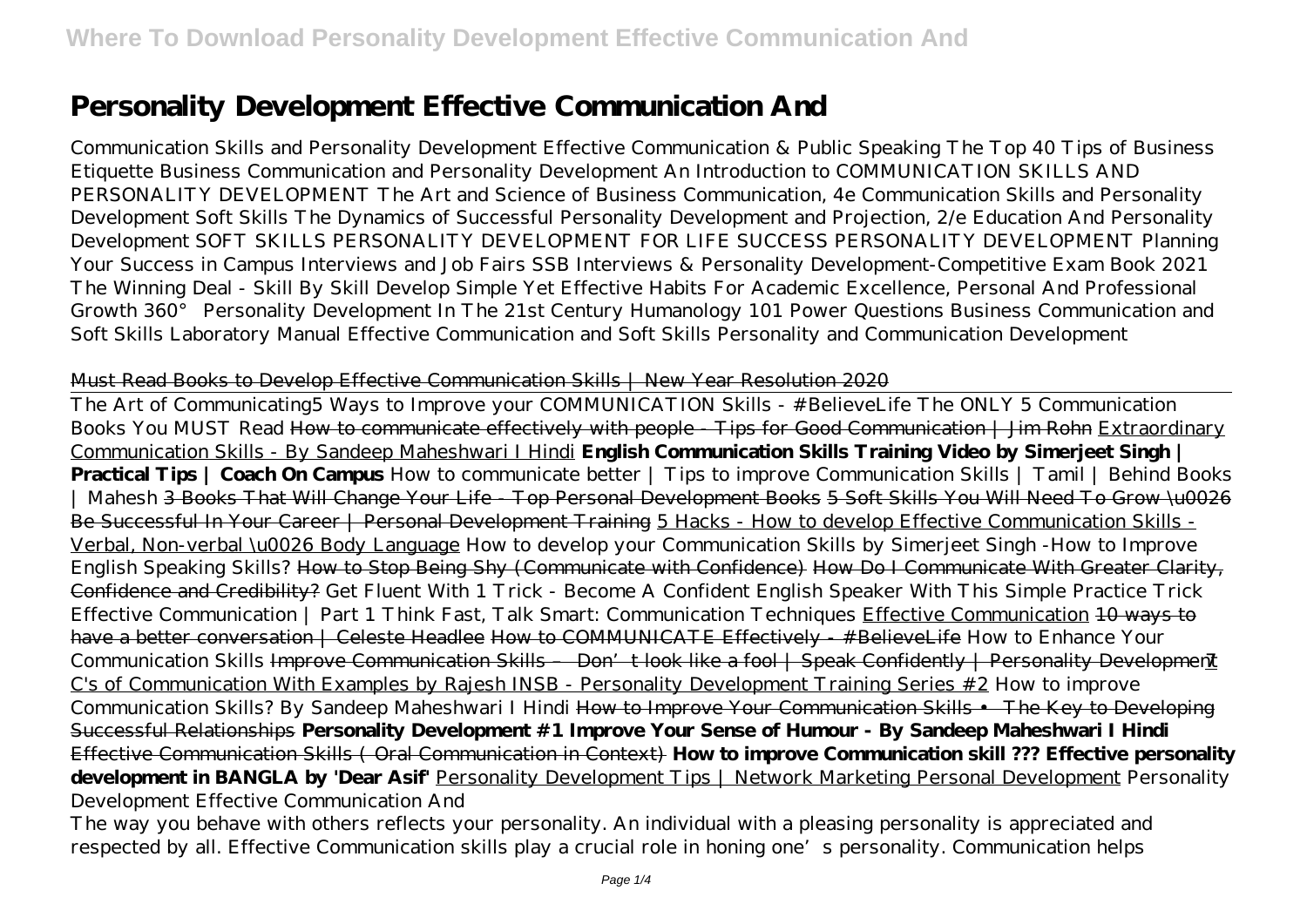individuals to express themselves in the most convincing way. Your thoughts, feelings and knowledge should be passed on in the most desirable manner and effective communication skills help you in the same.

## Communication Skills and Personality Development

Personality development helps you in effective communication expressing your thoughts in the best possible way to get your point across the intended audience. While in work we should never hesitate to share information with our colleagues. Being punctual and on time designate you as responsible and efficient in all respects.

Communication skills and Personality Development - Loginworks

Confidence makes your point strong and leading. Thus, we can conclude as communication skills give you a better personality. Both verbal and non-verbal communication comes in effective communication. Noise. Noise is the unwanted noise or distraction during a conversation. Effective communication is only possible when it is away from distraction.

Effective Communication Skills- Personality Development ...

Personality Development Personality Traits Sharpening Memory Skills, Decision-Making, Negotiation and Problem-Solving Sub and Super-Conscious Development of Mind Effective Communication to include Presentation Skills ABC of Effective Communication Directive Questioning, Three steps to Inspiration Techniques

Personality Development, Effective Communication, and ...

Personality Development Effective Communication And Communication Skills and Personality Development People with great communication skills tend to have a better and impressive personality . Individuals with effective... Effective communication skills strengthen the bond among individuals.. It is also said to improve the interpersonal... Speak ...

## Personality Development Effective Communication And

better personality development and help them in all walks of life as an efficient Human Capital Section 3 – Effective Communication to include Presentation Skills A person is incomplete without learning the nuances of Effective Communication The delivery of Effective Communication … Effective Interpersonal CommunicationEffective ...

## [MOBI] Personality Development Effective Communication And

Section 3 – Effective Communication to include Presentation Skills A person is incomplete without learning the nuances of Effective Communication. The delivery of Effective Communication is a must for Personality Development, Effective Communication, and ... Workshop on "Effective Communication Skill & Personality Development".

Personality Development Effective Communication And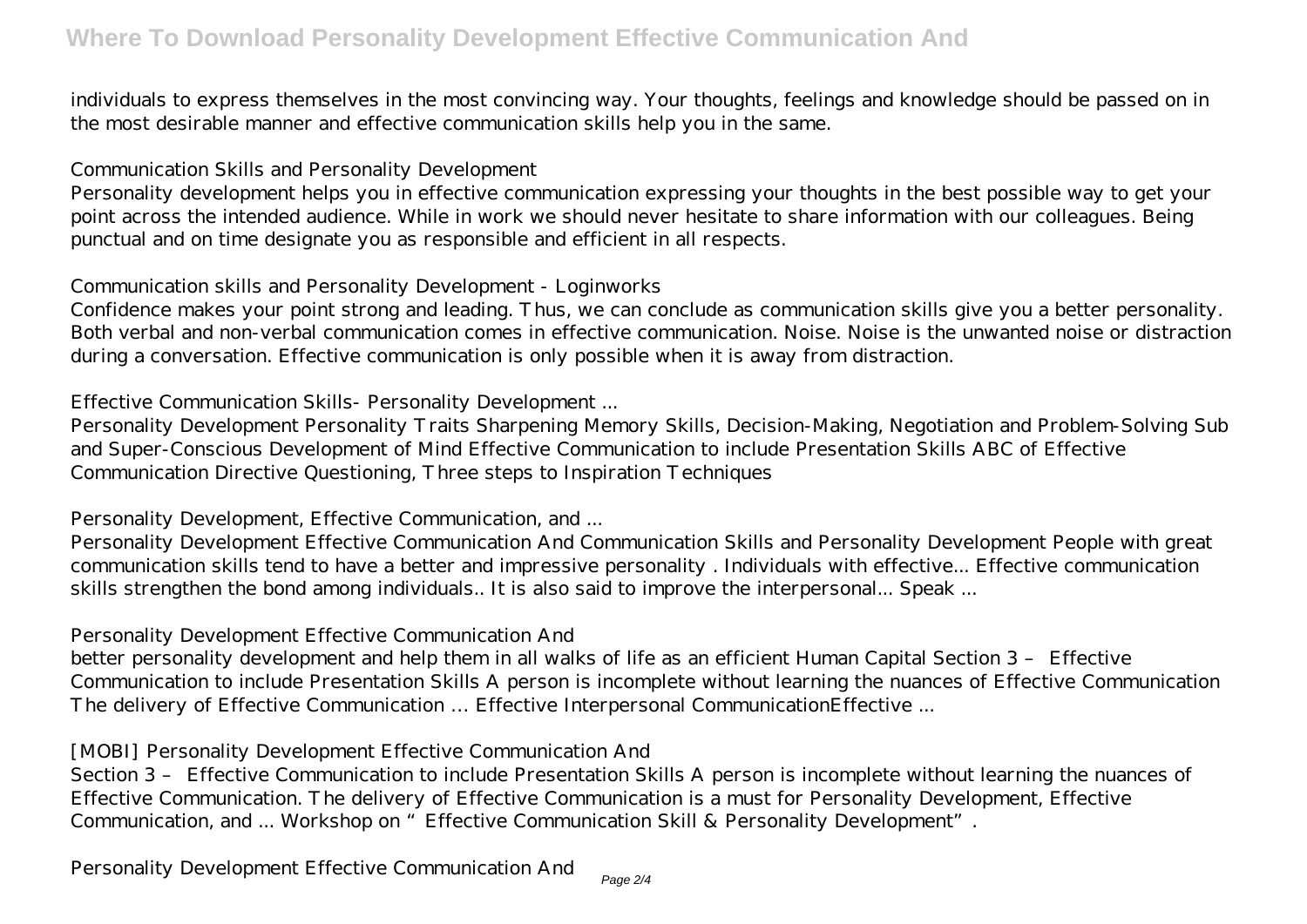# **Where To Download Personality Development Effective Communication And**

Workshop on "Effective Communication Skill & Personality Development". IntroductionDigital Empowerment Foundation organized one day workshop on Effective Communication Skill & Personality Development at Kanpur Public Library, Chunniganj on 11th April 2015, for students and youth who is preparing for ...

Communication Skill & amp; Personality Development.pdf ...

SYNOPSIS: This program will develop your self confidence in any business environment and will act as catalyst in your overall personality. Effective business communication in today's scenario requires you to be able to think and comprehend in English under various situations of business world.

# EFFECTIVE BUSINESS COMMUNICATION & PERSONALITY DEVELOPMENT ...

Effective Communication skills and a Groomed Personality are the stepping stones to success. Be it in your personal life or at your workplace, these skills will always give you an edge over others. Our team has relentlessly worked to identify certain principal cognitive techniques that make people confident & capable while enhancing their communication skills.

Personality Development Course | Communication Skills ...

Highly Effective Personality Development Tips. Tip 1: Improve your English Tip 2: Dress up well; Tip 3: Change Personality Traits and Behaviour Patterns; Tip 4: Take up a Sport to improve personality; Tip 5: Learn a new hobby and develop a better personality; Helpful Suggestions to make the process of Personality Development More Effective

# Effective Personality Development Tips | Improve Personality

This course is built to cater to the challenges and common problems people face while trying to communicate effectively.' If you believe in holistic growth and development, then this is the right course for you. It is filled with real time examples and their application in life. If you want to become an effective communicator, a good public speaker, build on your personality and leadership ...

## Effective Communication Skills – UAceIt

Personality impacts how we prefer to communicate with people, as well as how we ourselves respond to information. The more we understand our own communication styles and those of the people we work with, the more effective we can be as leaders, teams, and colleagues.

Personality and communication styles: do we ever really ...

Personality development is the relatively enduring pattern of the thoughts, feelings, and behaviors that distinguish individuals from each other. The dominant viewpoint in personality psychology indicates that personality emerges early and continues to develop across one's lifespan. Adult personality traits are believed to have a basis in infant temperament, meaning that